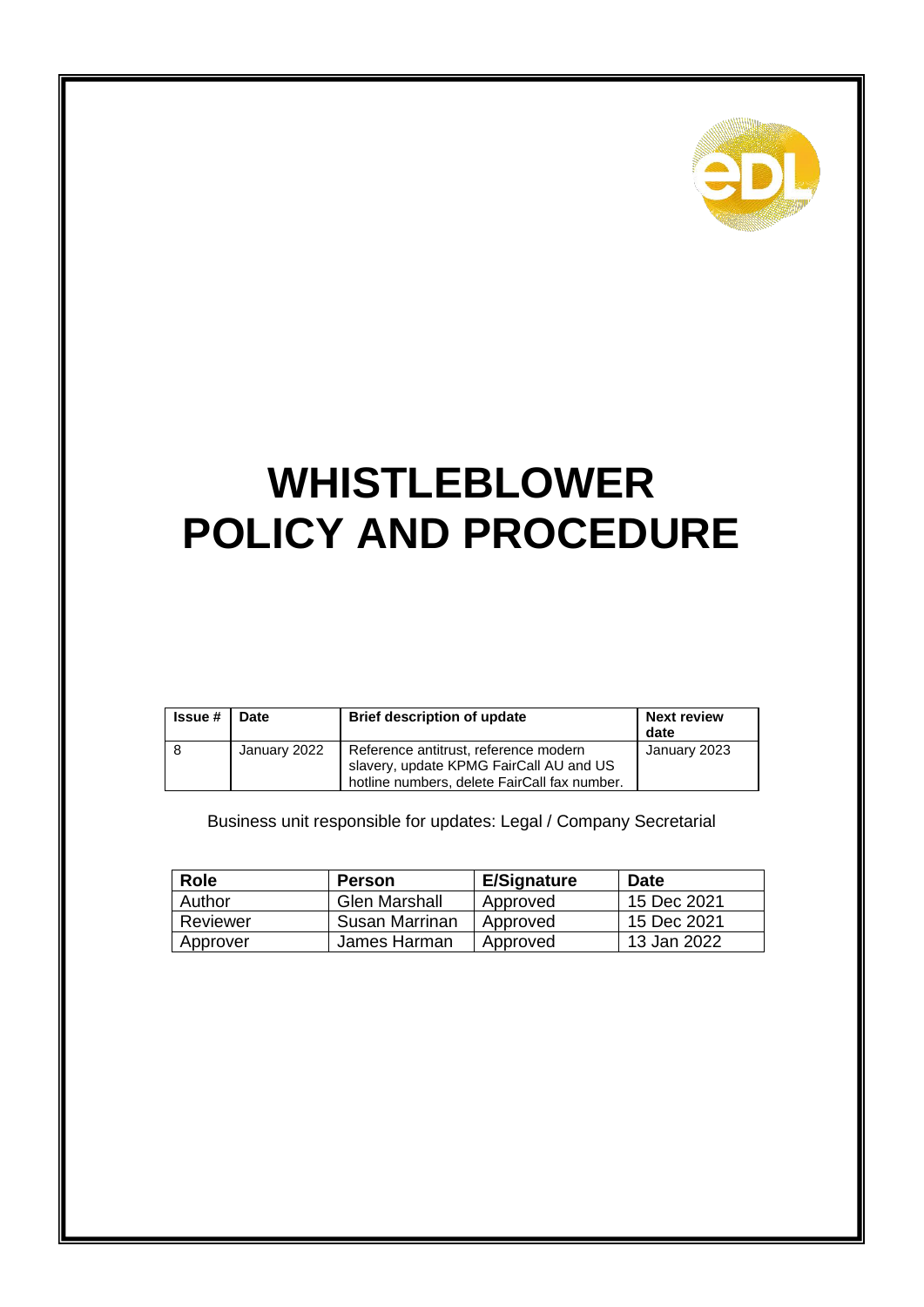# **CONTENTS**

| 2.  |                                                        |  |
|-----|--------------------------------------------------------|--|
| 3.  |                                                        |  |
| 3.1 |                                                        |  |
| 3.2 |                                                        |  |
| 3.3 |                                                        |  |
| 3.4 | SPECIFIC STATUTORY PROTECTION FOR WHISTLEBLOWERS UNDER |  |
|     |                                                        |  |
| 3.5 |                                                        |  |
| 3.6 |                                                        |  |
| 4.  |                                                        |  |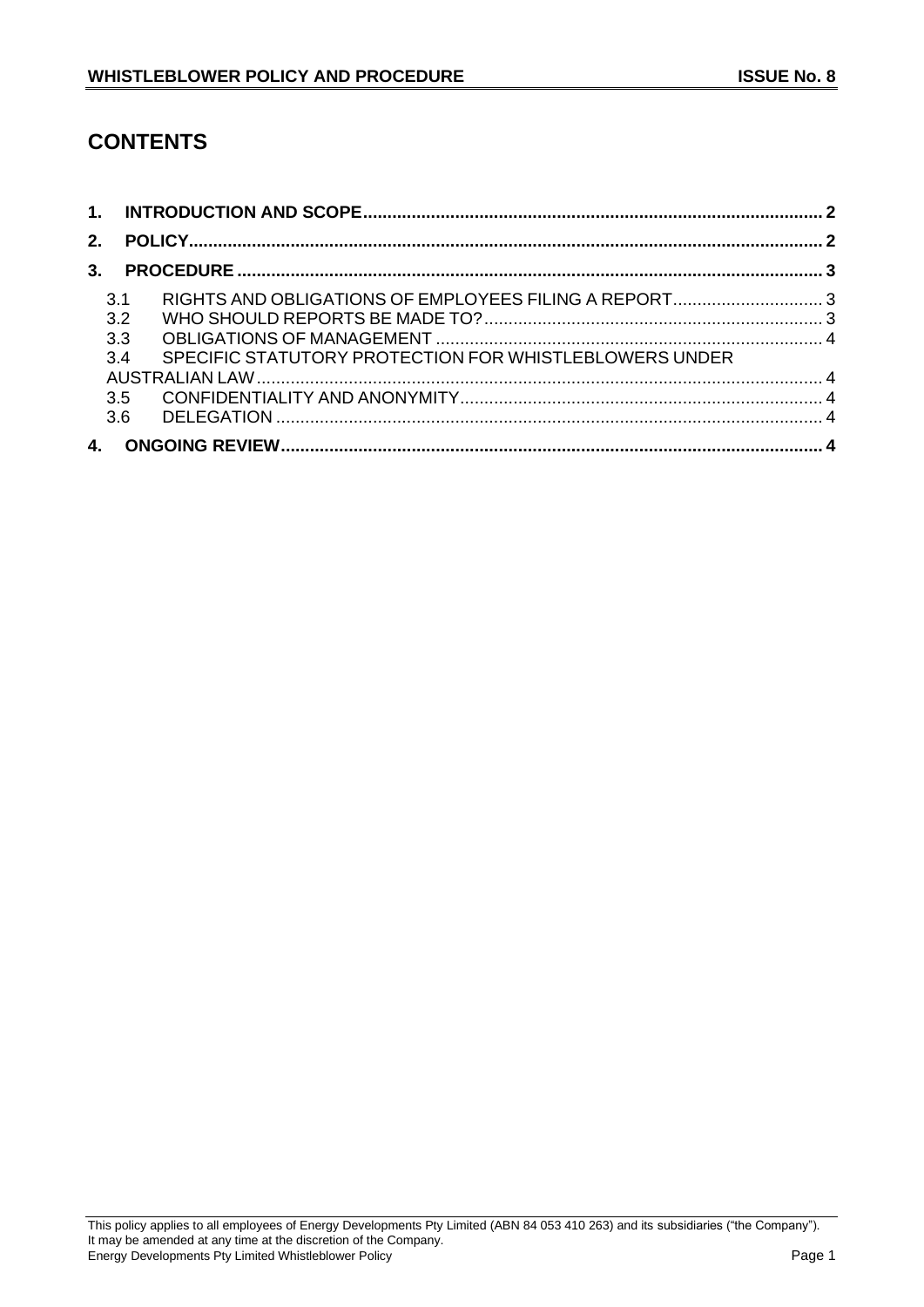# **1. INTRODUCTION AND SCOPE**

This policy and procedure relates to all of the Company's legal obligations.

Examples of the Company's legal obligations include (but are certainly not limited to) compliance with:

- financial reporting and practices as governed by the applicable corporations laws and regulations;
- occupational health and safety laws and regulations;
- environmental laws and regulations;
- antitrust, competition and trade practices laws and regulations;
- **E** laws and regulations relating to equal opportunities, sexual discrimination and harassment, diversity, racial and other discrimination;
- **■** laws and regulations relating to modern slavery and human rights; and
- laws and regulations relating to employment generally.

This list is not exhaustive. If you have any questions in relation to the Company's legal obligations please contact the Company Secretary or the Legal Department.

# **2. POLICY**

The Company is committed to compliance with the laws and regulations to which it is subject, and to the highest standards of integrity and honesty in conducting its global business. The purpose of this policy is to:

- (a) encourage the disclosure of observed wrongdoings, and support the Company's in meeting its legal and regulatory obligations, consistent with its values, code of conduct and ethics;
- (b) provide transparency around the Company's processes for receiving, handling and investigating disclosures; and
- (c) ensure disclosures are dealt with appropriately and on a timely basis.

Accordingly, as a matter of general principle, the Company encourages all of its employees to report any misconduct or improper state of affairs or circumstances (including any breach or reasonably suspected breach of the law or the Company's Code of Conduct or any other Company policies, procedures or guidelines) ('Reportable Conduct') in the manner described in this Policy and Procedure.

If an employee has any concerns regarding questionable accounting or auditing matters, he or she may also notify a member of the Audit Committee.

Reports or complaints by employees under this policy may be made anonymously, will be dealt with in confidence and will, to the extent permitted by law, be investigated promptly by management or the Company Secretary (or, where applicable, the Audit Committee).

In accordance with general statutory obligations and to ensure that employees are not discouraged from reporting any matters of concern, the Company will not retaliate or take action against any employee for filing a report or complaint under this Policy or for assisting in any investigation.

Any employee notifying an event under the terms of this Policy is doing so in a reporting capacity only. The employee is not an investigator or finder of fact, nor will that employee determine any corrective or remedial action that may be warranted: this is the responsibility of the Company.

#### This policy applies to all employees of Energy Developments Pty Limited (ABN 84 053 410 263) and its subsidiaries ("the Company"). It may be amended at any time at the discretion of the Company. Energy Developments Pty Limited Whistleblower Policy Page 2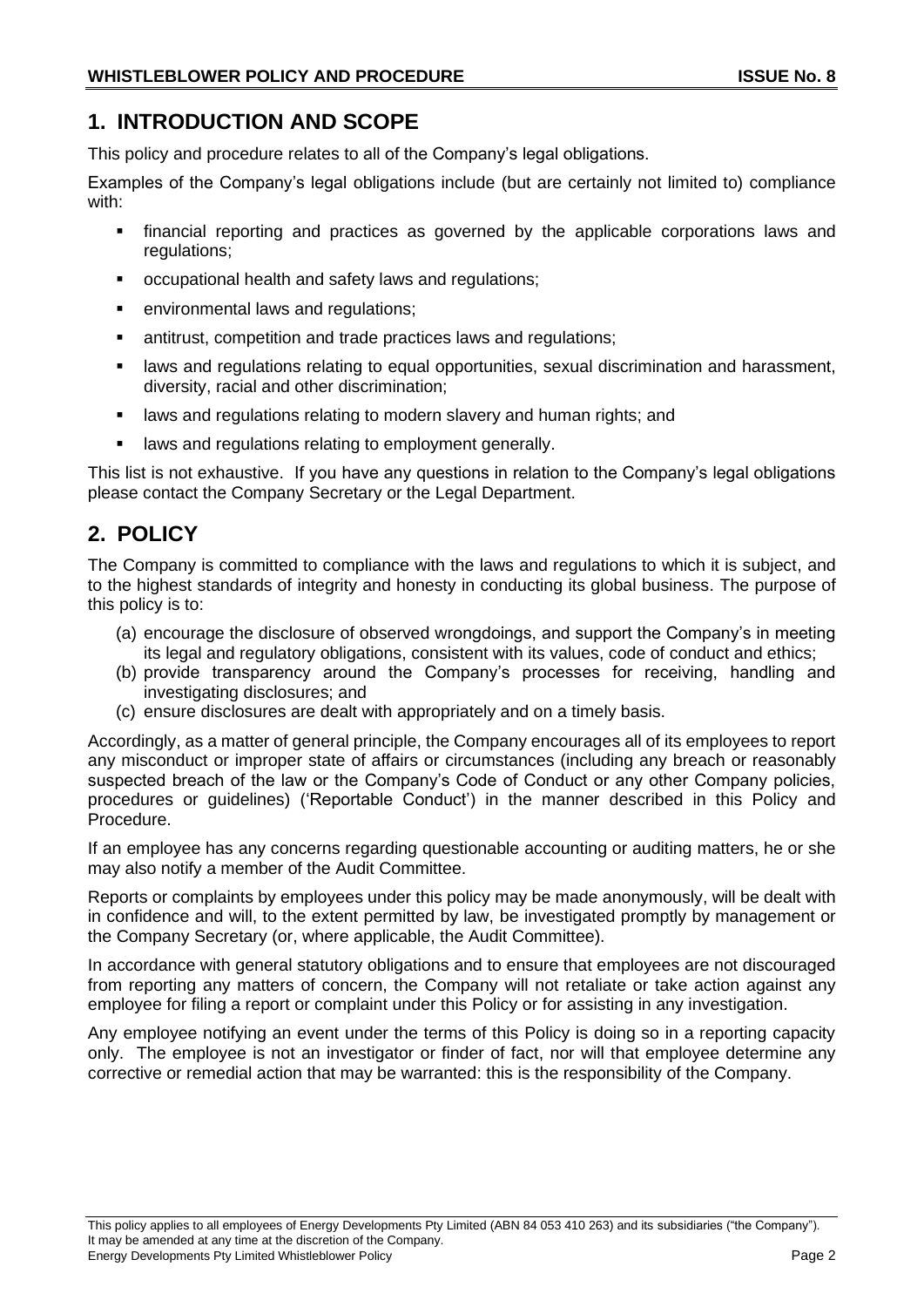# **3. PROCEDURE**

This Procedure clarifies the rights and obligations of employees making a report under the Company's Whistleblower Policy and the obligations of the Company in receiving that report.

# **3.1 RIGHTS AND OBLIGATIONS OF EMPLOYEES FILING A REPORT**

The Company encourages all of its employees to report any Reportable Conduct in the manner described in this Procedure.

The Company will treat that employee fairly and will not retaliate or take any other action against an employee as a result of them making or assisting in making a report. If any employee is subject to any threats or retaliation from management or fellow employees as a result of them making or assisting in making a report then the employee is welcome and encouraged to report such incidents to the Company Secretary.

## **3.2 WHO SHOULD REPORTS BE MADE TO?**

The Company has several channels through which an employee can make a report if they become aware of any issue or behaviour which they consider to be Reportable Conduct.

## **External Hotline with KPMG**

Reports may be made via the EDL's FairCall Service, a free 24/7 external hotline and reporting service independently managed and monitored by KMPG.

| FairCall telephone: | Australia                                | 1800 500 965                         |
|---------------------|------------------------------------------|--------------------------------------|
|                     | Canada                                   | 1844 874 4045                        |
|                     | United Kingdom                           | 0808 234 7091                        |
|                     | <b>USA</b>                               | 1-844-202-0966                       |
| FairCall web:       | https://www.kpmgfaircall.kpmg.com.au/EDL |                                      |
| FairCall post:      |                                          | The FairCall Manager - KPMG Forensic |
|                     | PO Box H67 Australia Square              |                                      |
|                     | Sydney NSW 1213                          |                                      |
|                     | Australia                                |                                      |
|                     |                                          |                                      |

Reporting options using the FairCall Service are as follows:

KPMG will provide a summary report to the Company. The summary report will be a no-names report unless the employee specifically consents to KPMG for his or her name to be included in the report.

## **Internal Notifications within the Company**

Internal whistleblower reports can be made to any one of our Disclosure Officers, listed below:

| <b>Chief Executive Officer</b> | +61 7 3275 5657              |
|--------------------------------|------------------------------|
| James Harman                   | James.Harman@edlenergy.com   |
| <b>Chief Financial Officer</b> | +61 7 3275 5615              |
| Susan Marrinan                 | Susan.Marrinan@edlenergy.com |

This policy applies to all employees of Energy Developments Pty Limited (ABN 84 053 410 263) and its subsidiaries ("the Company"). It may be amended at any time at the discretion of the Company. Energy Developments Pty Limited Whistleblower Policy Page 3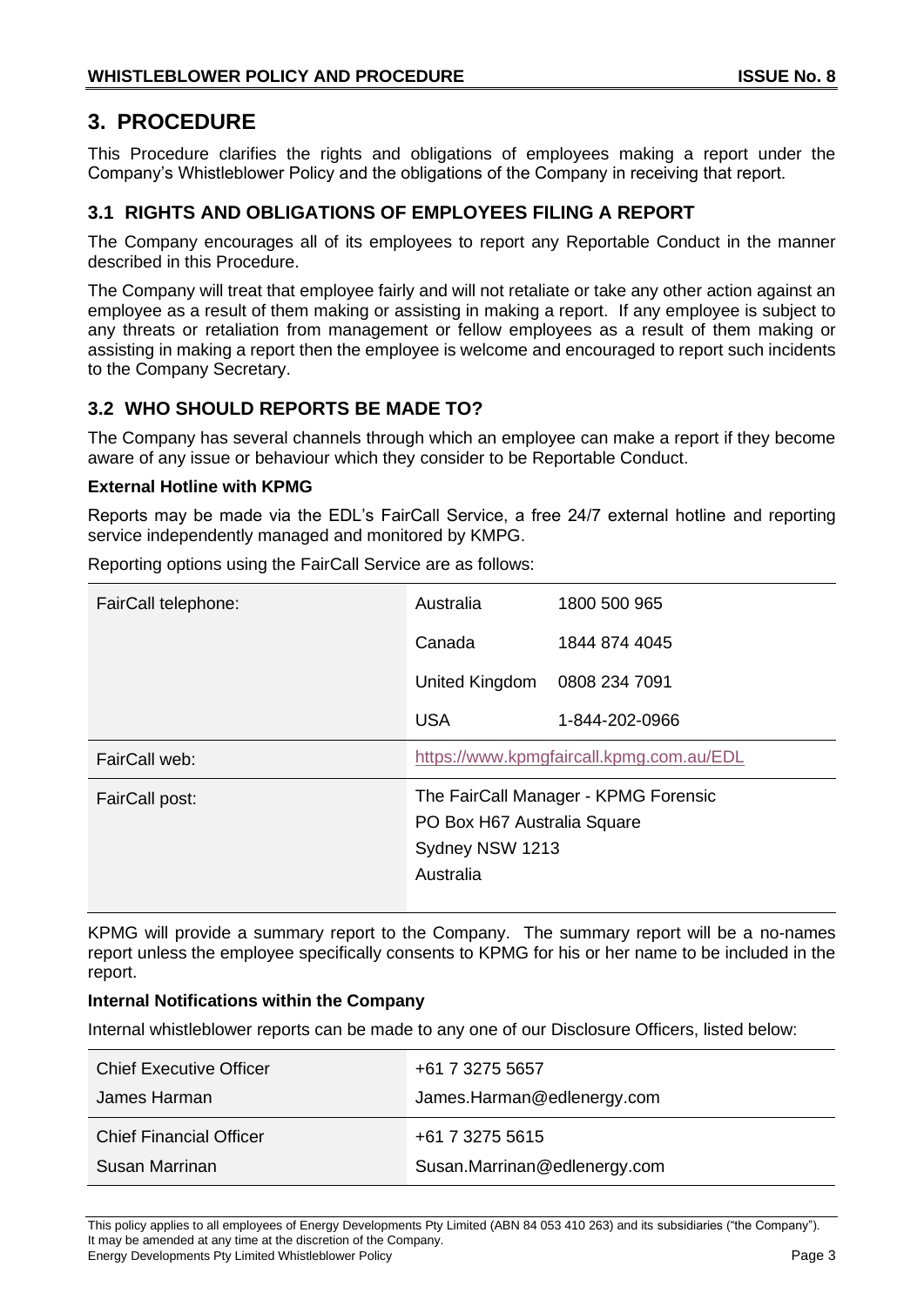| <b>Company Secretary</b> | +61 7 3275 5538             |
|--------------------------|-----------------------------|
| Glen Marshall            | Glen.Marshall@edlenergy.com |

Reports may also be posted to c/- Level 6 Waterfront Place, 1 Eagle Street, Brisbane QLD 4000 (marked to the attention of one of the Disclosure Officers).

You may also raise the matter with an 'officer' or 'senior manager' of the Company. This includes a director, or a senior manager in the Company who makes, or participates in making, decisions that affect the whole, or a substantial part, of the business of the Company, or who has the capacity to affect significantly the Company's financial standing. This may include an executive general manager or general manager.

# **3.3 OBLIGATIONS OF MANAGEMENT**

The Company will ensure that, to the extent permitted by law, all reports from employees pursuant to this Procedure are investigated promptly and fairly (investigations may include external advisers).

## **3.4 SPECIFIC STATUTORY PROTECTION FOR WHISTLEBLOWERS UNDER AUSTRALIAN LAW**

Under the Australian Corporations Act 2001 (Cth) ("Corporations Act") and Tax Administration Act 1953 (Cth) ("Tax Administration Act"), the disclosure of certain information relating to misconduct or the existence of an improper state of affairs or circumstances may qualify for special statutory protections.

Annexure A describes special protections for whistleblowers under the Corporations Act, concerning misconduct or an improper state of affairs or circumstances in relation to the Company.

Annexure B describes special protections for tax whistleblowers under the Tax Administration Act.

If an employee reasonably suspects there has or may be a relevant breach of legislation in Australia, then the matter should be promptly discussed with the CFO or Company Secretary for assessment and clarification.

Note that, by law, the Company is unable under the Australian Corporations Act to disclose the identity of a whistleblower, but may disclose information relating to the disclosure that is reasonably necessary to conduct an investigation, provided that reasonable steps are taken to reduce the risk that the whistleblower will be identified by the information disclosed.

# **3.5 CONFIDENTIALITY AND ANONYMITY**

Confidentiality will be maintained, consistent with the need to conduct an adequate investigation of the report, to the extent permitted by law and in accordance with legal requirements.

Reports can be made anonymously if an employee does not wish to disclose their identity – the Company will not ignore or discard any report simply because it has been made anonymously.

# **3.6 DELEGATION**

The Management, the Audit Committee and the Board of Directors have delegated the responsibility for implementing this Whistleblower Policy and Procedure to the CFO who will be responsible for ensuring that all matters reported are investigated and, if required, appropriate action taken.

# **4. ONGOING REVIEW**

This Policy and Procedure will be reviewed from time to time as appropriate, including to take account of any changes in the law from time to time.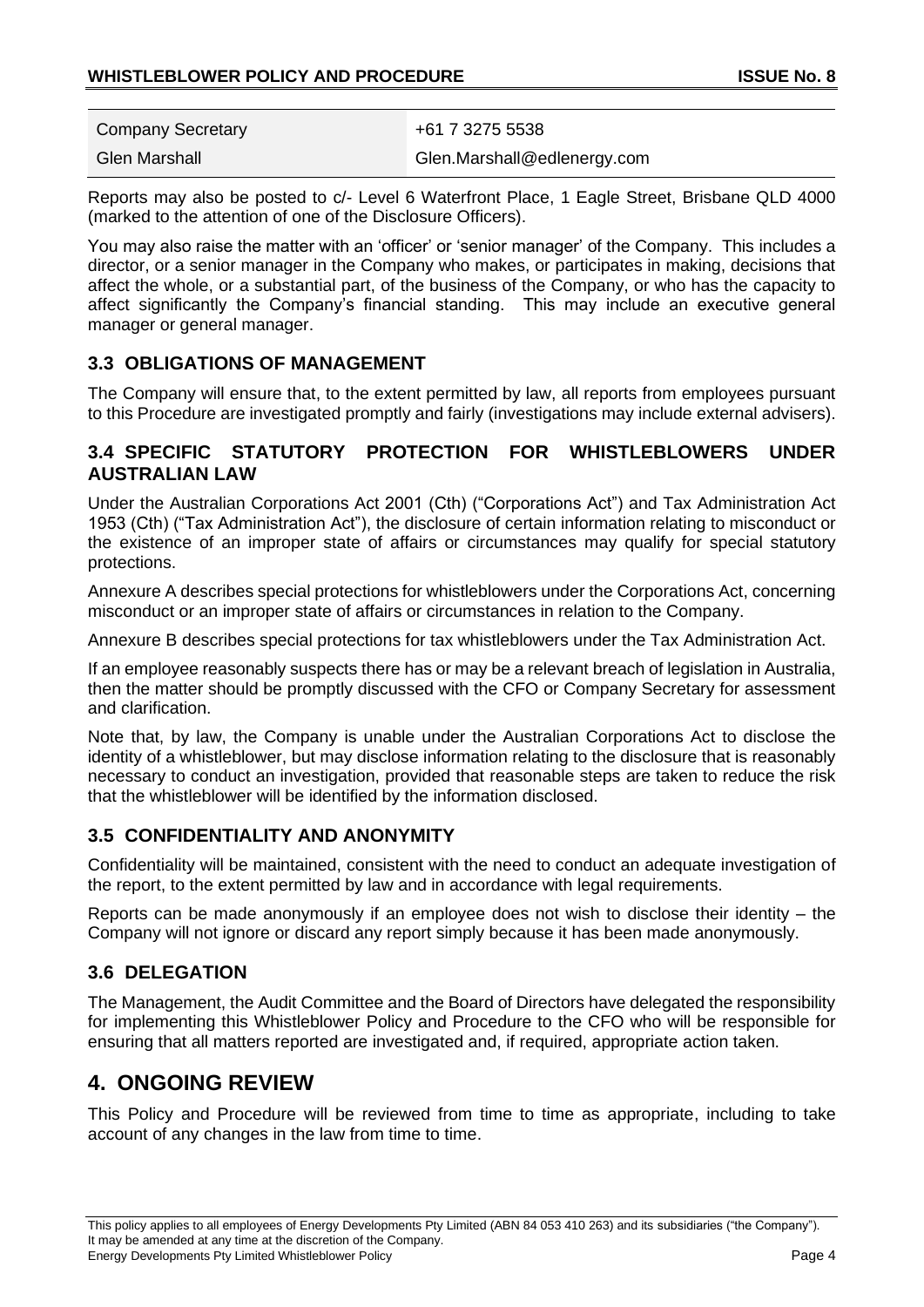Nothing in this Policy and Procedure is intended to conflict with any law or legal requirement applicable to the Company or its personnel from time to time.

This Policy and Procedure is in addition to the Company's Code of Conduct.

This policy applies to all employees of Energy Developments Pty Limited (ABN 84 053 410 263) and its subsidiaries ("the Company"). It may be amended at any time at the discretion of the Company. Energy Developments Pty Limited Whistleblower Policy **Page 5** Page 5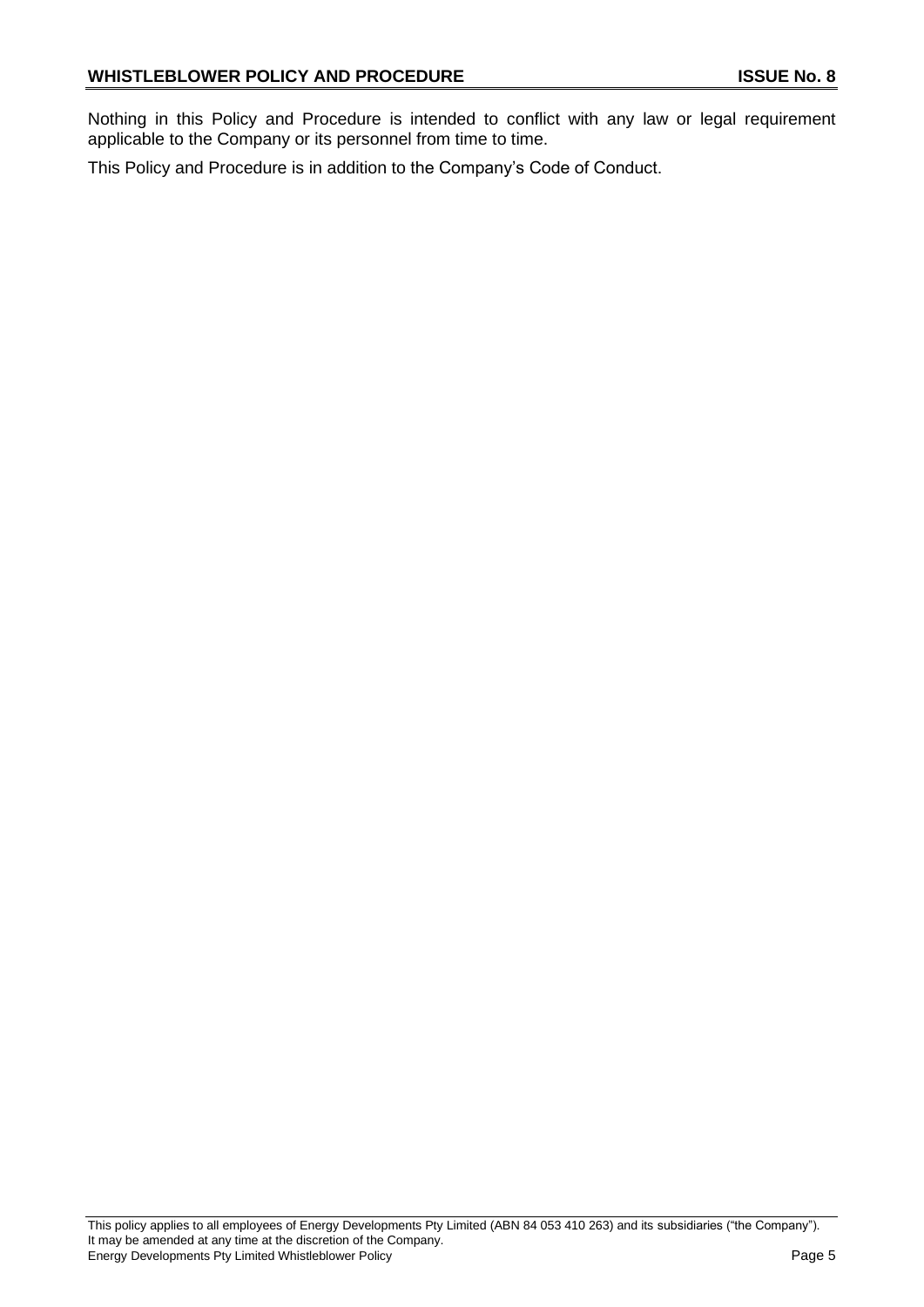## **ANNEXURE A – WHISTLEBLOWER PROTECTIONS UNDER THE AUSTRALIAN CORPORATIONS ACT**

#### **Overview**

The Corporations Act gives special protections to whistleblowers if they are an 'eligible whistleblower' in relation to a relevant EDL Group company, and they have made:

- (a) a disclosure of information relating to a 'disclosable matter' relating to that EDL Group company directly to an 'eligible recipient' or to ASIC, APRA or another Commonwealth body prescribed by regulation;
- (b) a disclosure to a legal practitioner for the purposes of obtaining legal advice or legal representation about the operation of the whistleblower provisions in the Corporations Act; or
- (c) an 'emergency disclosure' or 'public interest' disclosure.

#### **Who is an 'eligible whistleblower'?**

A whistleblower will be an 'eligible whistleblower' in relation to an EDL Group company where they are, or have been:

- (a) an officer or employee of the EDL Group company;
- (b) an individual who supplies goods or services to the EDL Group company or an employee of a person who supplies goods or services to the EDL Group company;
- (c) an individual who is an associate of the EDL Group company; or
- (d) a relative, dependent or dependant of the spouse of any individual referred to in (a) to (c) above.

'Eligible whistleblowers' are encouraged to seek independent legal advice concerning their intended or actual disclosures.

#### **What is a 'disclosable matter'?**

Information about misconduct or an improper state of affairs relating to an EDL Group company is considered a 'disclosable matter'.

Examples of misconduct or an improper state of affairs in this context includes:

- (a) conduct by the EDL Group company, or any officer or employee of the EDL Group company that:
	- **constitutes an offence under the Corporations Act, Taxation Act or any other Commonwealth law** that is punishable by imprisonment for a period of at least 12 months; or
	- represents a danger to the public or the financial system;
- (b) the following types or wrongdoing (where relevant to an EDL Company's business operations and practices):
	- **■** fraud or misappropriation of funds;
	- offering or accepting a bribe; or
	- **·** financial irregularities.

Disclosures that are not about 'disclosable matters' do not qualify for protection under the Corporations Act (or the Taxation Administration Act, where relevant). An 'eligible whistleblower' can still qualify for protection in circumstances where the information which they disclose relates to a 'disclosable matter' but turns out to be incorrect.

Disclosures by 'eligible whistleblowers' to a legal practitioner for the purpose of obtaining legal advice or legal representation in relation to the operation of the whistleblower provisions in the Corporations Act are protected (even in the event that the legal practitioner ultimately concludes that a disclosure does not relate to a disclosable matter).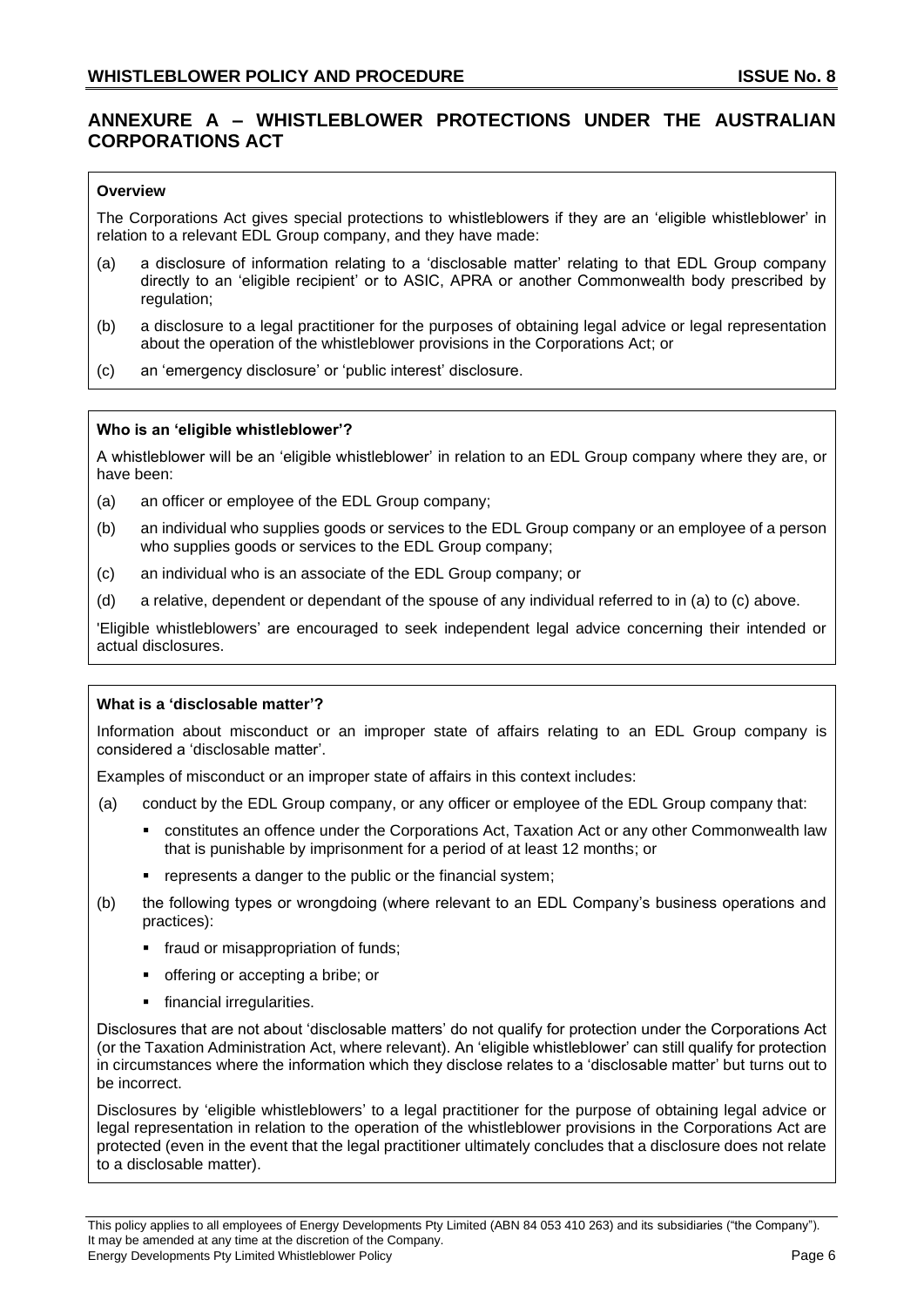#### **Personal or work-related grievances are not 'disclosable matters'**

Information will not be considered a 'disclosable matter' and will not generally qualify for protection under the Corporations Act, where the information concerns a 'personal work-related grievance' of the discloser.

Some examples of 'personal work- related grievances' include:

- an interpersonal conflict between the discloser and another employee;
- a decision that does not involve a breach of workplace laws;
- a decision about the engagement, transfer or promotion of the discloser;
- a decision about the terms and conditions of engagement of the discloser; or
- a decision to suspend or terminate the engagement of the discloser, or otherwise discipline the discloser.

A 'personal work-related grievance' may still qualify for protection if:

- it includes information about misconduct, or information about misconduct includes or is accompanied by a personal work-related grievance (mixed report);
- the relevant company has breached employment or other laws punishable by imprisonment for a period of 12 months or more, engaged in conduct that represents a danger to the public, or the disclosure relates to information that suggests misconduct beyond the discloser's personal circumstances;
- **•** the discloser suffers from or is threatened with detriment for making a disclosure; or
- the discloser seeks legal advice or legal representation about the operation of the whistleblower protections under the Corporations Act.

#### **Who can receive a disclosure?**

The role of 'eligible recipients' is to receive disclosures about matters that qualify for protection under the Corporations Act. Disclosers need to be made to an 'eligible recipient' in order for an 'eligible whistleblower' to qualify for protection as a whistleblower under the Corporations Act (or the Taxation Administration Act, where relevant).

The following are considered to be 'eligible recipients' in respect of EDL Group companies:

- (a) a Disclosure Officer nominated in this Policy and Procedure;
- (b) an officer or senior manager (ie. General Manager or above) of the relevant EDL Group company;
- (c) EDL Group's external auditor (or a member of that audit team); and
- (d) an actuary of the EDL Group company.

Protected disclosures by 'eligible whistleblowers' can also be made to:

- (a) ASIC, APRA or another Commonwealth body prescribed by regulation; or
- (b) a legal practitioner for the purpose of obtaining legal advice or legal representation in relation to the operation of the whistleblower provisions in the Corporations Act.

#### **When can a 'public interest disclosure' or 'emergency disclosure' be made?**

Disclosures of information regarding 'disclosable matters' can be made by an 'eligible whistleblower' to a journalist or parliamentarian under certain circumstances and qualify for protection. It is important for the discloser to understand the criteria for making a public interest or emergency disclosure. Prior to any 'public interest disclosure' or 'emergency disclosure', compliant disclosure must first have been made to ASIC or APRA and written notice provided to the body to which disclosure was made. In the case of a 'public interest' disclosure, at least 90 days must have passed since the prior disclosure.

A discloser should seek independent legal advice before making a public interest disclosure or an emergency disclosure.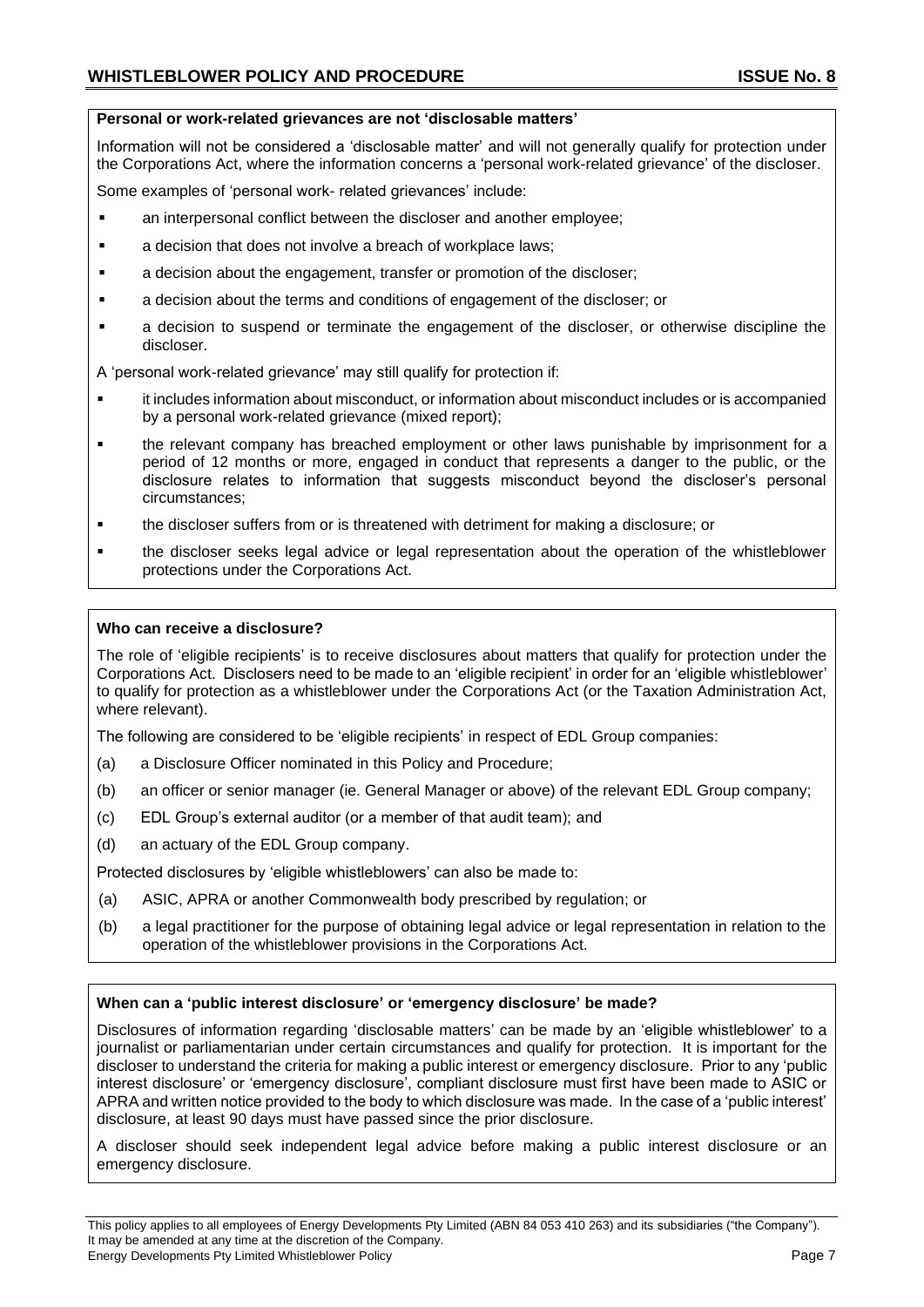#### **How to make a disclosure**

An 'eligible whistleblower' can made a protected disclosure under the Corporations Act in relation to a 'disclosable matter' by:

- (a) making a report through one of the channels identified above in section 3.2 of this Policy and Procedure;
- (b) making a report to ASIC, APRA or another Commonwealth body prescribed by regulation; or
- (c) disclosing to a legal practitioner, in order to obtain legal advice or legal representation in relation to the operation of the whistleblower provisions of the Corporations Act.

#### **Special protections provided for 'eligible whistleblowers'**

The Corporations Act provides a number of protections (which are summarised below) to 'eligible whistleblowers' who make disclosures in accordance with the Corporations Act. These protections apply not only to disclosures made to 'eligible recipients', but extend to disclosures made to legal practitioners, regulatory and other external bodies, and public interest and emergency disclosures that are made in accordance with the Corporations Act.

#### Identity protection/ confidentiality

Disclosures by 'eligible whistleblowers' can be made anonymously and still be protected under the Corporations Act.

'Eligible whistleblowers' can choose to remain anonymous while making a disclosure, over the course of the investigation and after the investigation is finalised. An 'eligible whistleblower' can refuse to answer questions that they feel could reveal their identity at any time, including during follow-up conversations. It is suggested that 'eligible whistleblowers' who want to remain anonymous should maintain ongoing two-way communication with the relevant EDL Group company or 'eligible recipient', so that follow-up questions may be asked, or feedback provided.

Channels are available (including the FairCall Service) through which 'eligible whistleblowers' may anonymously make disclosures and communicate with 'eligible recipients' and investigators.

Importantly, it is illegal for a person to identify an 'eligible whistleblower' or to disclose information that is likely to lead to the identification of that 'eligible whistleblower' outside of the relevant statutory exceptions. Where an 'eligible whistleblower' believes that there has been an unauthorised breach of confidentiality, it can raise a complaint with the relevant EDL Group company, or with a regulator such as ASIC, APRA or the ATO, for investigation.

#### Protection from detrimental acts or omissions

A person cannot engage in conduct that causes detriment to an 'eligible whistleblower' (or another person), in relation to a disclosure, if:

- (a) the person believes or suspects that the 'eligible whistleblower' (or another person) made, may have made, proposes to make or could make a disclosure that qualifies for protection; and
- (b) the belief of suspicion is the reason, or part of the reason, for the conduct.

In addition, a person cannot make a threat to cause detriment to an 'eligible whistleblower' (or another person) in relation to a disclosure. A threat may be express or implied, or conditional or unconditional. A discloser (or another person) who has been threatened in relation to a disclosure does not have to actually fear that the threat will be carried out.

Some examples of detrimental conduct include the following:

- (a) dismissal of an employee;
- (b) injury of an employee in their employment;
- (c) alteration of an employee's position or duties to their disadvantage;
- (d) discrimination between an employee and other employees;
- (e) harassment or intimidation of a person;
- (f) harm or injury to a person, including psychological harm;
- (g) damage to a person's property, reputation, business or financial position; or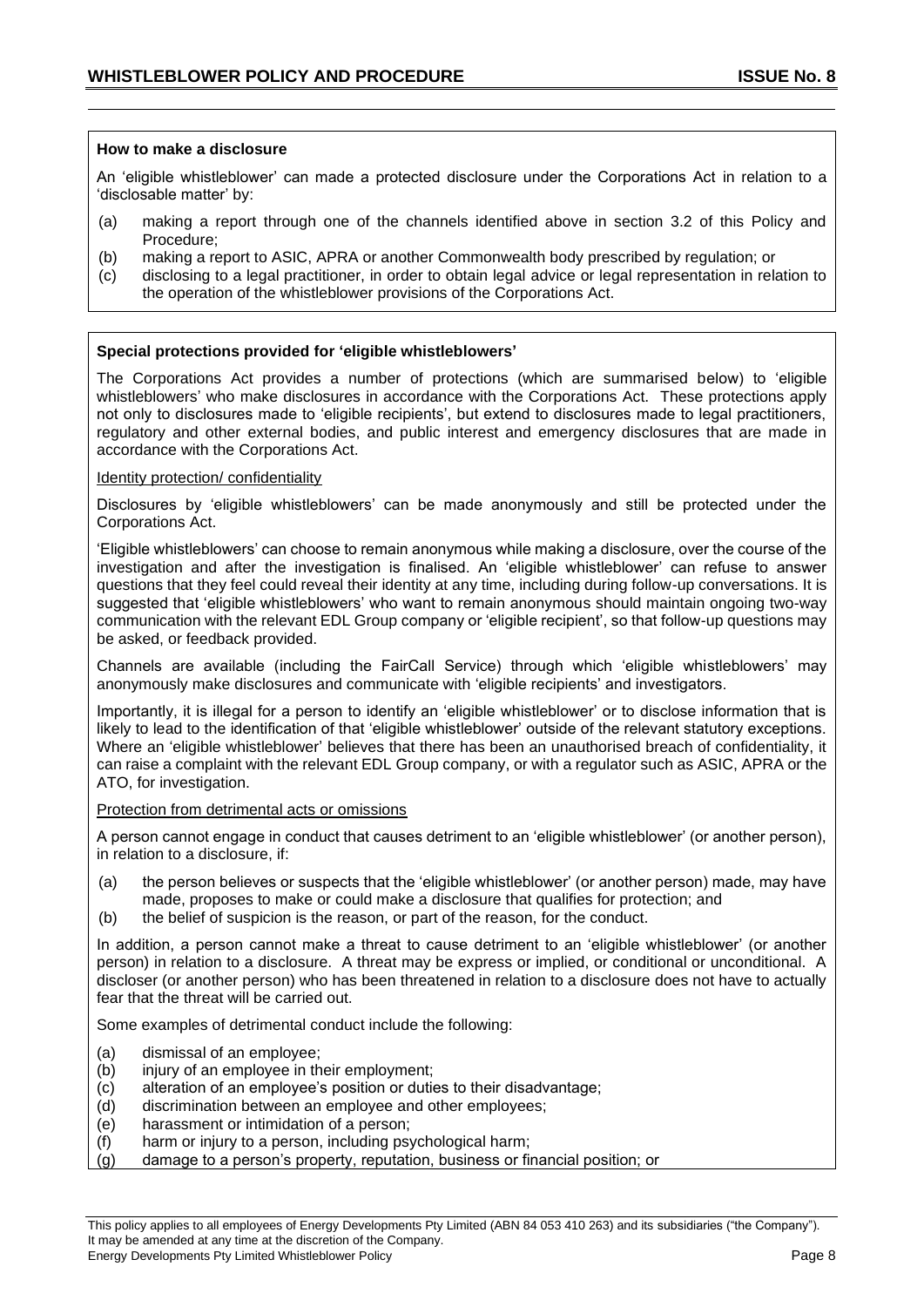(h) any other damage to a person.

The following are example of matters which are not detrimental conduct:

- (a) administrative action that is reasonable for the purpose of protecting an 'eligible whistleblower' from detriment (e.g. moving a 'eligible whistleblower' who has made a disclosure about their immediate work area to another office to prevent them from detriment); and
- (b) managing an 'eligible whistleblower's' unsatisfactory work performance, if the action is in line with the relevant EDL Group performance management framework,

noting that the relevant EDL Group company should ensure that the 'eligible whistleblower' understands the reason for the administrative or management action.

EDL Group will take suitable steps to support 'eligible whistleblowers' and ensure that they do not suffer detriment as a result of making protected disclosures. Such steps may include:

- (a) providing external support services (including counselling) through EDL Group's employee assistance program;
- (b) where appropriate, allowing 'eligible whistleblowers' to perform their duties from another location, reassigning them to another comparable role or making other modifications to they way that they perform their duties or reassigning or relocating other staff involved in the 'disclosable matter';
- (c) administering existing processes through which 'eligible whistleblowers' can lodge complaints or seek relief in the event that they feel detriment has occurred or may occur (for example through EDL's Workplace Harassment Policy, Grievance Awareness Policy and Flexible Work Arrangement Policy); and
- (d) reducing the risk that an 'eligible whistleblower' will be identified from information contained in disclosures by securing records of the investigation, redacting identifying information, referring to 'eligible whistleblowers' in gender neutral terms, and ensuring disclosures are handled and investigated by a limited number of qualified staff.

An 'eligible whistleblower' may seek independent legal advice or contact regulatory bodies such as ASIC, APRA or the ATO if they believe they have suffered detriment.

Compensation and other remedies

An 'eligible whistleblower' (or other employee or person) can seek compensation and other remedies through the courts if:

- (a) they suffer loss, damage or injury because of a disclosure; and
- (b) the relevant EDL Group company failed to take reasonable precautions and exercise due diligence to prevent the detrimental conduct.

Civil, criminal and administrative liability protection

An 'eligible whistleblower' is protected from the following in relation to disclosures made in accordance with the Corporations Act:

- (a) civil liability (e.g. any legal action against the 'eligible whistleblower' for breach of an employment contract, duty of confidentiality or another contractual obligation);
- (b) criminal liability (e.g. attempted prosecution of the discloser for unlawfully releasing information, or other use of the disclosure against the 'eligible whistleblower' in a prosecution – other than for making a false disclosure); and
- (c) administrative liability (e.g. disciplinary action for making the disclosure).

The protections under the Corporations Act however do not grant immunity to the eligible whistleblower for any misconduct which they have engaged in that is revealed in their disclosure.

#### **Handling and investigating disclosures by 'eligible whistleblowers'**

On receipt of a disclosure, an assessment will be undertaken by the 'eligible recipient' (who may seek assistance where required) to determine whether the disclosure:

- (a) qualifies for protection under the Corporations Act; and
- (b) requires a formal, in-depth investigation.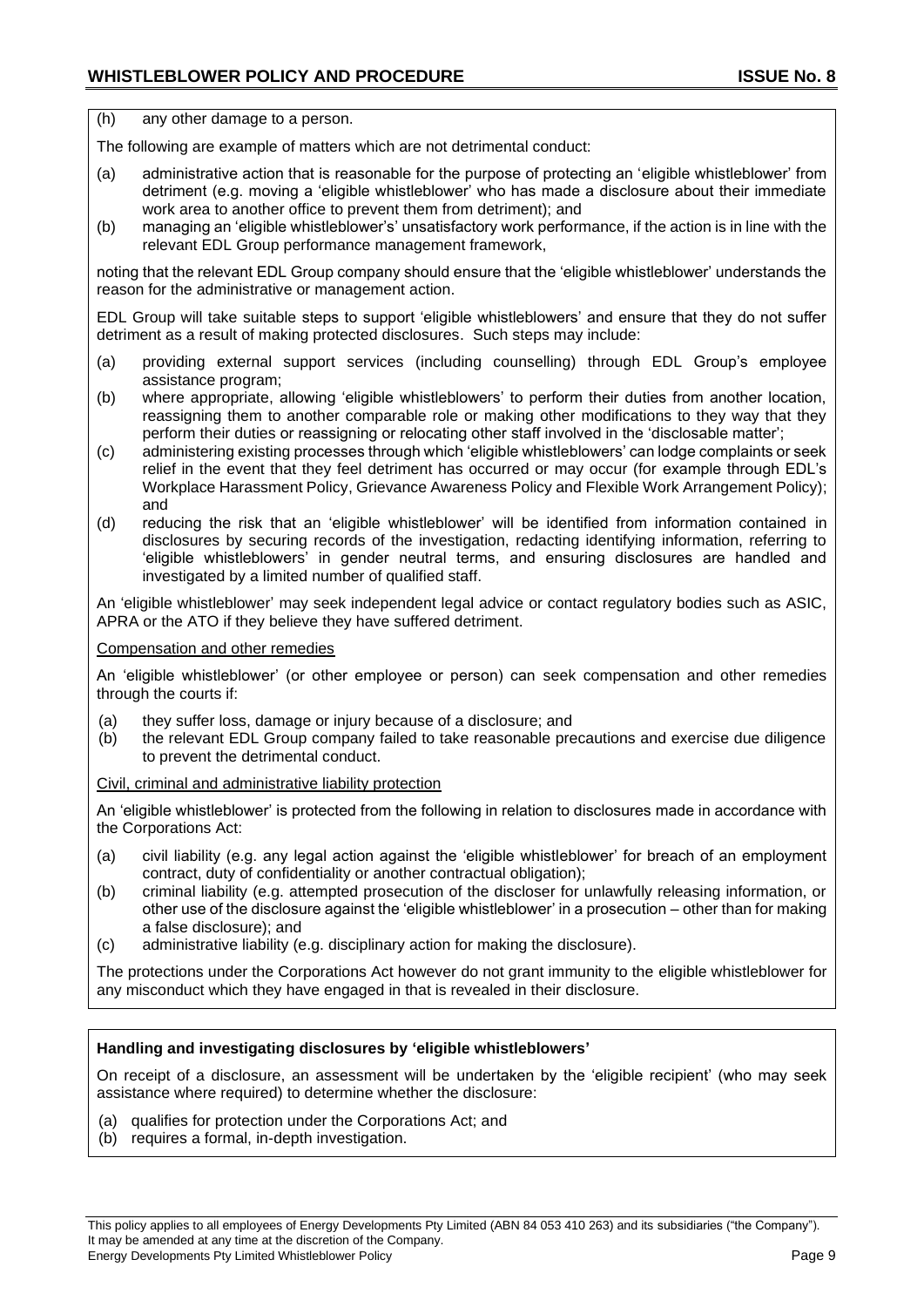Where an investigation is considered necessary, it may be undertaken by either the 'eligible recipient' or a suitable delegate, who may involve other persons or advisors as reasonably required.

All efforts will be made to ensure that investigations are:

- (a) commenced and concluded as soon as is reasonable possible, though the timeframes for investigations will necessarily vary based on the nature of the disclosure; and
- (b) conducted in a manner which restricts the sharing of information to a limited audience.

The findings of investigations will be documented, stored in a secure location and reported to those with oversight of this Policy and/or matters the subject of the disclosure. The manner in which findings are documented and reported may differ from case to case depending on the nature of the disclosures. Findings of investigations may be redacted in part prior to being shared where appropriate.

The relevant EDL Group company cannot, without the consent of the 'eligible whistleblower', disclose information that is likely to lead to the identification of the 'eligible whistleblower' as part of its investigation process, unless:

- (a) the information does not include the identity of the 'eligible whistleblower';
- (b) the entity removes information relating to the identify of the 'eligible whistleblower' or other information that is likely to lead to the identification of the 'eligible whistleblower' (e.g. their name, position title and other identifying details); and
- (c) it is reasonably necessary for investigating the issues raised in the disclosure.

There may be limitations in EDL Group's investigation processes as a result of requirements regarding identity protection/ confidentiality. For example, an EDL Group company may not be able to undertake an investigation if it is not able to contact the 'eligible whistleblower' (where the disclosure has been made anonymously and the 'eligible whistleblower' has refused to provide, or has not provided, a means of being contacted).

An 'eligible whistleblower' will be provided with regular updates, if the 'eligible whistleblower' can be contacted. The frequency and timeframe of updates may vary depending on the nature of the disclosure.

#### **Ensuring fair treatment of individuals mentioned in protected disclosures**

The relevant EDL Group company will take reasonable steps throughout the investigation process to ensure the fair treatment of its employees who are mentioned in disclosures that qualify for protection under the Corporations Act.

Such measures are to include:

- (a) ensuring disclosures are handled confidentially, when it is practical and appropriate in the circumstances to do so;
- (b) determining through investigations whether there is enough evidence to substantiate or refute the matters reported;
- (c) ensuring any investigation processes are fair, objective and independent;
- (d) where practicable advising an employee who is the subject of a disclosure of the subject matter of the disclosure as and when required by principles of natural justice and procedural fairness; and
- (e) providing support for employees the subject of a disclosure (including via EDL Group's employee assistance program).

#### **Do you require more information?**

Copies of this policy can be found on the EDL Group website or intranet, and can otherwise be provided upon request.

Should you require any further information about the whistleblower protections available under the Corporations Act, please get in contact with one of the Disclosure Officers, the Legal Team or seek advice from an independent legal adviser.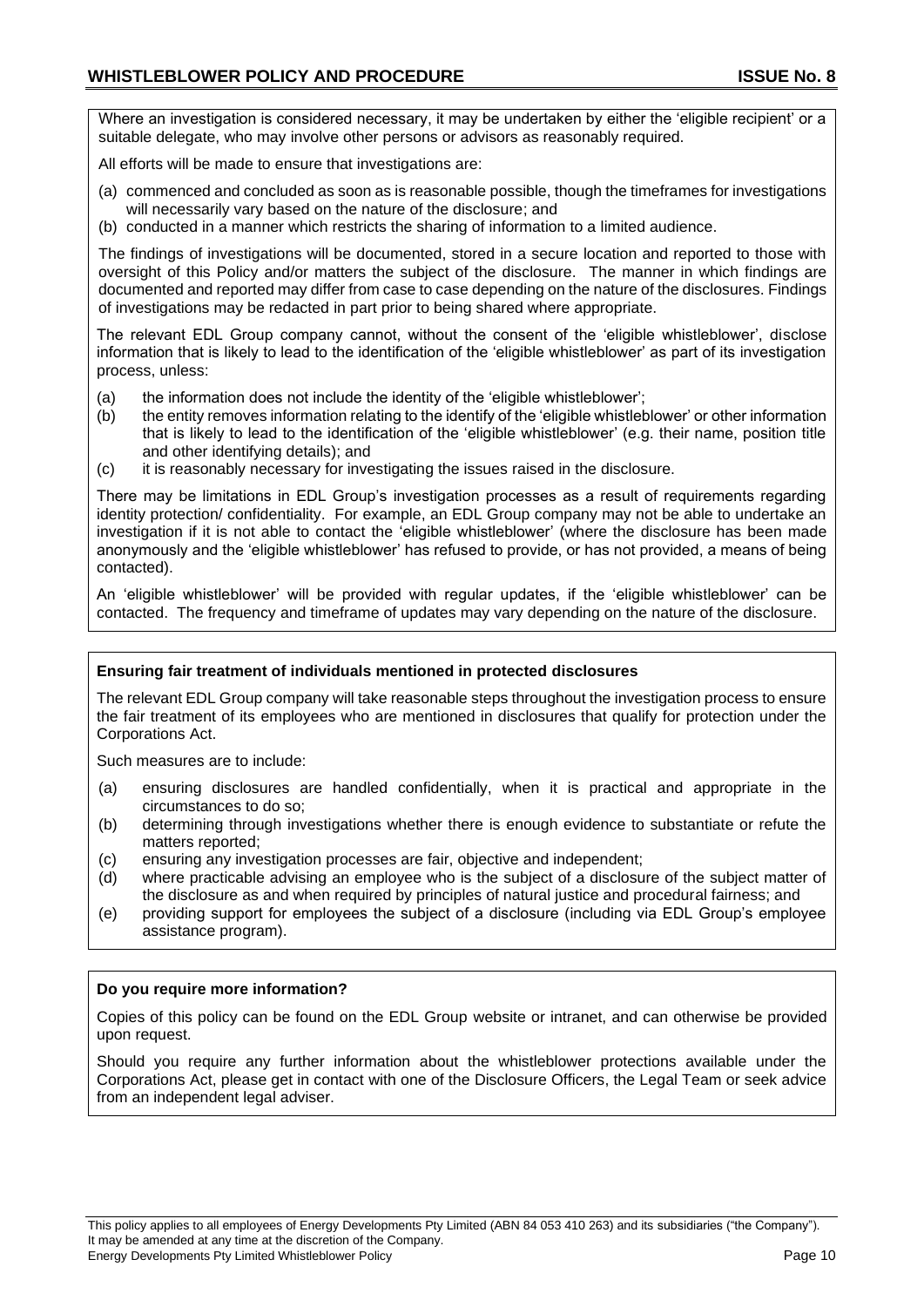## **ANNEXURE B – WHISTLEBLOWER PROTECTIONS UNDER THE AUSTRALIAN TAX ADMINISTRATION ACT**

#### **Overview**

The Taxation Administration Act gives special protection to whistleblowers who make disclosures about a breach of any Australian tax law by the Company or any associate of the Company where the following conditions are satisfied:

- (a) the whistleblower making the disclosure is an 'eligible whistleblower';
- (b) the disclosure is made to an 'eligible recipient';
- (c) where the 'eligible whistleblower' is making a report to the Commissioner of Taxation, the whistleblower considers that the information may assist the 'Company recipient' to perform functions or duties in relation to the tax affairs of an EDL Group company or an associate of that company; and
- (d) where the 'eligible whistleblower' is making a report to a 'Company recipient', the whistleblower:
	- has reasonable grounds to suspect that the information being disclosed concerns a 'protected matter'; and
	- considers that the information may assist the Company recipient to perform functions or duties in relation to the tax affairs of an EDL Group company or an associate of the company.

#### **Who is an 'eligible whistleblower'**

A whistleblower will be an 'eligible whistleblower' where they, are or have been:

- (a) an officer or employee of the relevant EDL Group company;
- (b) an individual who supplies goods or services to the relevant EDL Group company or an employee of a person who supplies goods or services to an EDL Group company;
- (c) an individual who is an associate of the relevant EDL Group company;
- (d) a spouse, child, dependent or dependent of the spouse of any individual referred to at (a) to (c) above.

#### **Who is an 'eligible recipient'?**

The following are considered to be 'eligible recipients':

- (a) a Disclosure Officer nominated in this Policy and Procedure;
- (b) a director, secretary or senior manager of the Company or the relevant EDL Group company;
- (c) EDL Group's external auditor (or a member of that audit team);
- (d) a registered tax agent or BAS agent who provides tax or BAS services to an EDL Group company;
- (e) any other employee or officer of the relevant EDL Group company who has functions or duties relating to the tax affairs of the company (eg. an internal accountant ('Company recipient');
- (f) the Commissioner of Taxation; or
- (g) a legal practitioner for the purpose of obtaining legal advice or legal representation in relation to the disclosure.

#### **Special protections provided**

Where the above conditions are satisfied:

(a) the whistleblower is immune from any civil, criminal or administrative legal action (including disciplinary action) for making the disclosure;